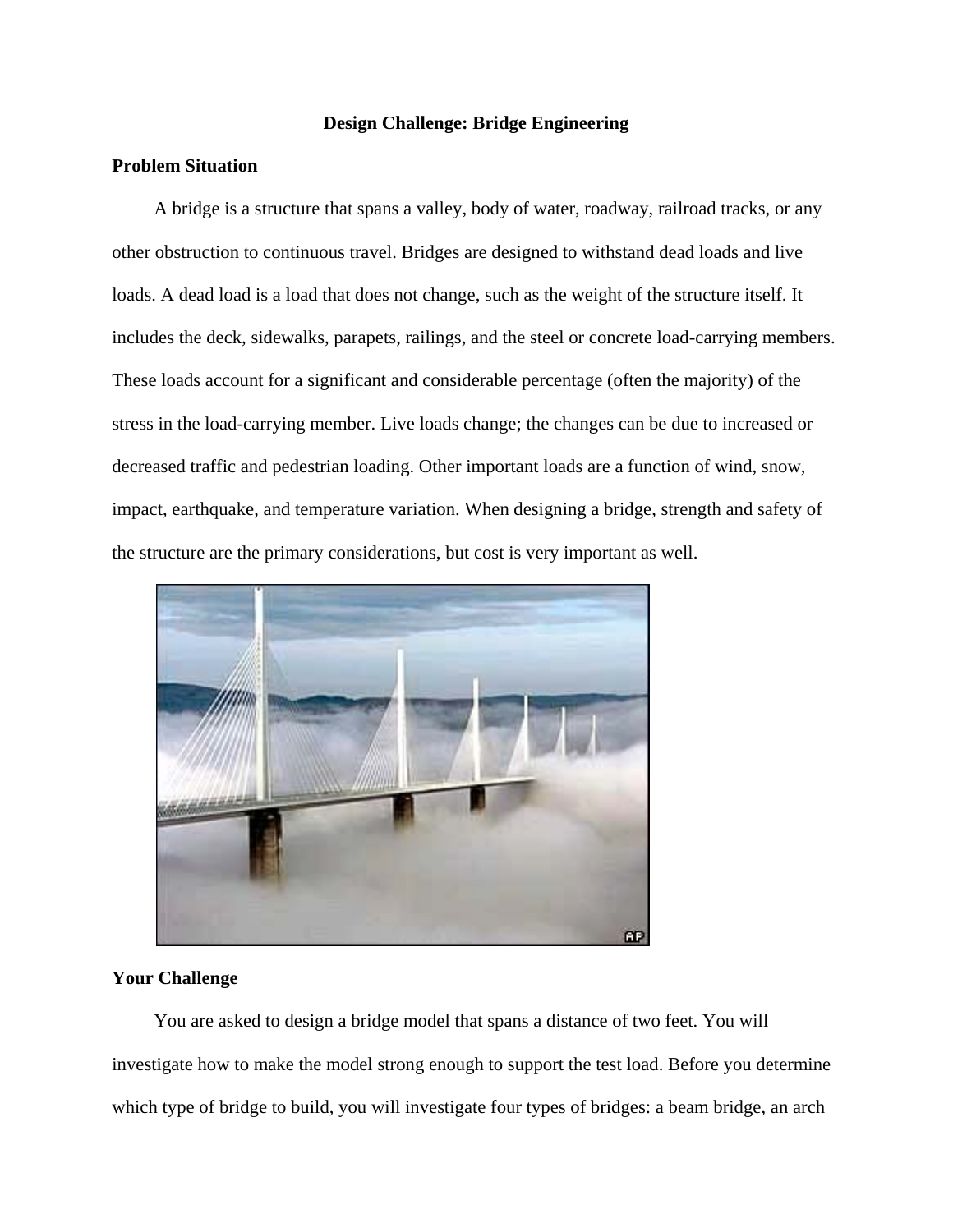bridge, a suspension bridge, and a truss bridge.

No matter which type of bridge you decide to model, the height of the deck of the bridge above the ground will be set at eight inches. Your bridge must support a load of at least 20 pounds, concentrated at mid-span. The bridge that exceeds the minimum load by the greatest amount for the least cost will be the best design.

### **Safety Considerations**

- 1. Only use tools and machines after you have had proper instruction.
- 2. Wear eye protection when using tools, materials, machines, paints, and finishes.
- 3. Use caution when loading the bridge deck to the failure point, as components may split

and break away.

### **Materials Needed**

- 1. Brass fasteners
- 2. Building bricks to use as embankments
- 3. Craft sticks (basswood strips,  $1/8$  inch  $\times$  2 inches  $\times$  24 inches)
- 4. Centimeter sticks  $(1 \text{ cm} \times 1 \text{ cm} \times 40 \text{ cm})$
- 5. Large weights (1/2 pound each)
- 6. Metal nuts
- 7. Modeling clay
- 8. Paper clips
- 9. Popsicle sticks
- 10. Small weights (100g to 2 kg)
- 11. String
- 12. Tape
- 13.  $30 \times 30$ -inch oak tag sheet
- 14. White glue
- 15. Wooden dowels

### **Clarify the Design Specifications and Constraints**

The bridge will be rated according to a figure of merit  $(F_m)$ , which is defined as  $F_m =$ 

weight/cost. Therefore, the best bridge will support the most weight at the least cost. The weight

will be applied at mid-span and will be 20 pounds at minimum. Your bridge must be constructed

only with materials specified by your instructor. The bridge must be at least 4½ inches wide so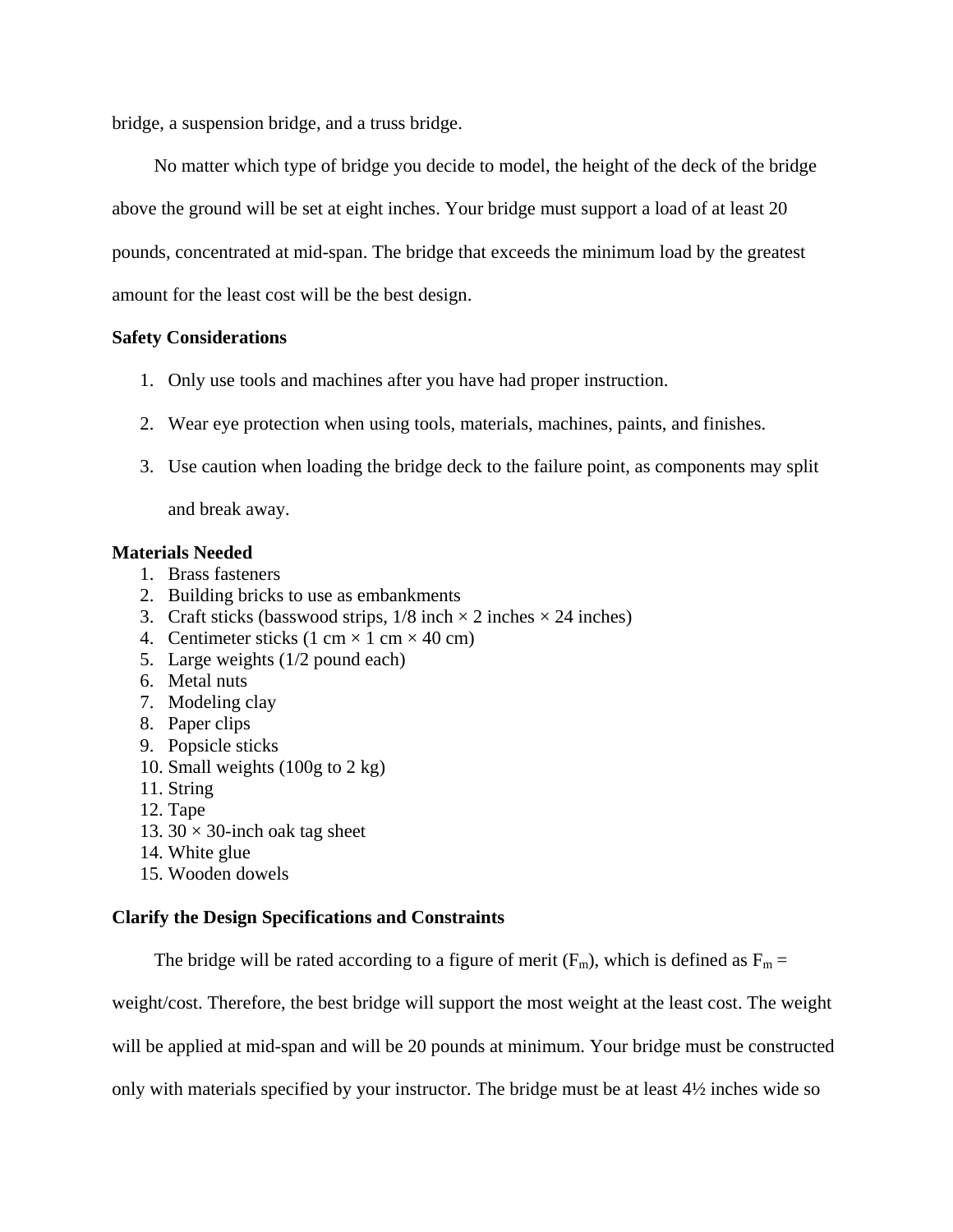that a four-inch brick can be placed on the bridge deck as the test load.

#### **Research and Investigate**

 To complete the design challenge, you need to first gather information to help you build a knowledge base.

- 1. In your guide, complete the Knowledge and Skill Builder I: Bridge Design Considerations.
- 2. In your guide, complete the Knowledge and Skill Builder II: Types of Bridges.
- 3. In your guide, complete the Knowledge and Skill Builder III: Beam Bridge Design.
- 4. In your guide, complete the Knowledge and Skill Builder IV: Arch Bridge Design.
- 5. In your guide, complete the Knowledge and Skill Builder V: Suspension Bridge Design.
- 6. In your guide, complete the Knowledge and Skill Builder VI: Truss Bridge Design.

#### **Generate Alternative Designs**

Your group is to choose the type of bridge you want to design and model. Once you determine the type of bridge (beam, arch, suspension, or truss), describe two possible approaches to building that bridge. The approaches may use different materials, different methods of strengthening the bridge, and different systems to support the structure.

#### **Choose and Justify the Optimal Solution**

What decisions did you reach about choosing the model? Why did your group settle on this approach? What trade-offs did you make in coming to this conclusion?

#### **Display your Prototypes**

Construct a functional model of your bridge. Include drawings and sketches that helped you during the construction of the model.